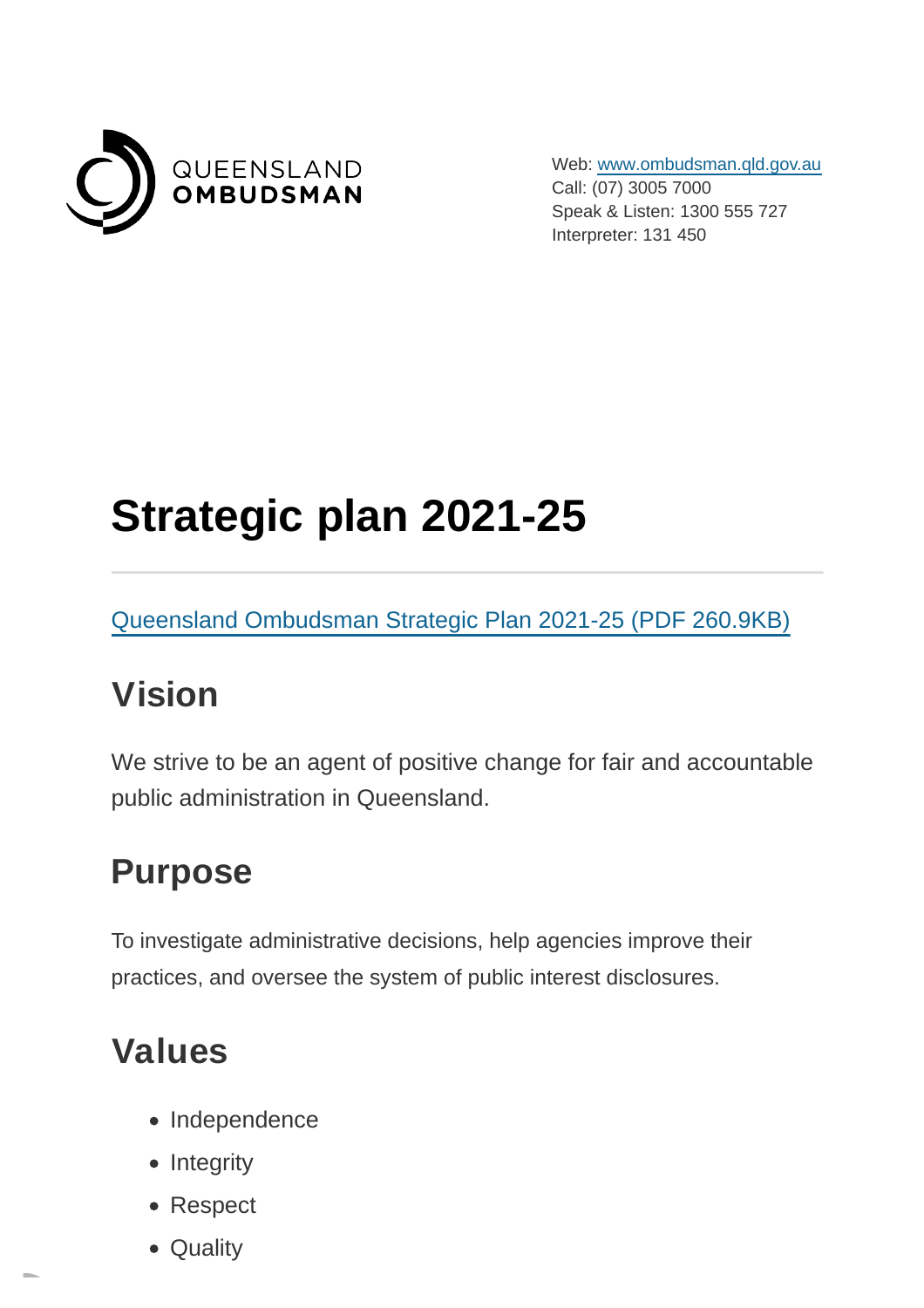# **Objectives**

- Improve administrative processes and decision-making
- Improve public interest disclosure management
- Be a sustainable and capable organisation

# **Strategies**

- We help people to know how and when to make a complaint
- We help agencies by providing training, advice and information
- We proactively engage with agencies
- We conduct timely, independent, effective and just investigations
- We clearly communicate effective recommendations
- Our workforce is skilled, safe and engaged
- We innovate and harness technology to drive continuous improvement
- We embed a culture of accountability and performance
- We respect, protect, and promote human rights in our decisionmaking and actions

## **Key performance indicators**

- Timeliness and effectiveness of investigations and recommendations
- Utilisation and effectiveness of training and advice
- Effectiveness of engagement activities
- Employee satisfaction
- Improvement projects completed

## **Risks and opportunities**

- More actively engage with agencies, while maintaining our reputation for independence
- Capacity to invest in our people and systems while continuing to